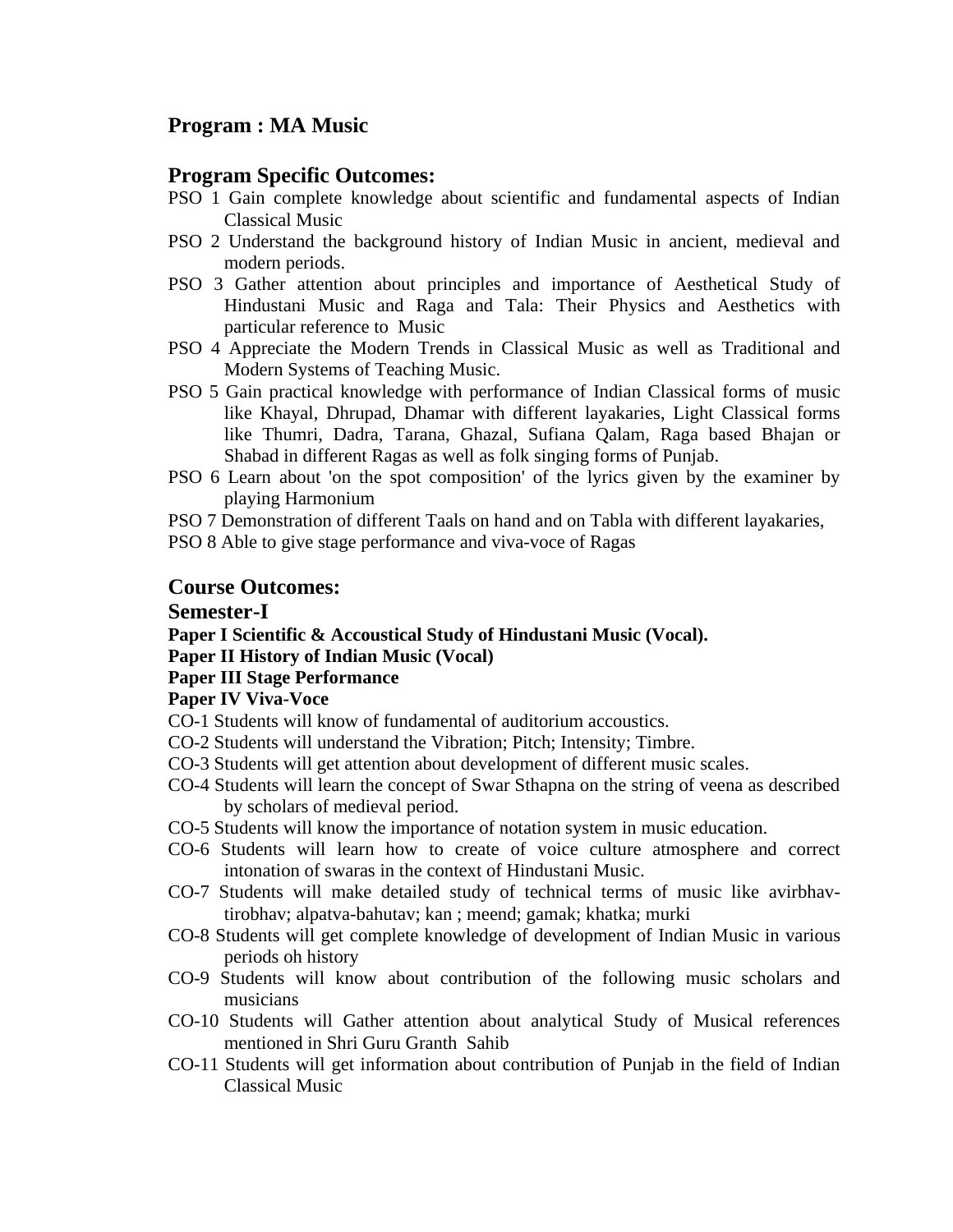- CO-12 Students will study the Historical Development of different Gayan shaillies on Indian Music
- CO-13 Students will know the origin, development and characteristics of the different gharanas of Khayal Gayan
- CO-14 Students will Gain Practical knowledge and performance of Raga of Khayal, Tarana, Folk Gayan of Punjab, playing Harmonium
- CO-15 Students will also able to sing Dhrupad in any one raga prescribed in syllabus

CO-16 Students will learn a Bhajan or a Shabad in raga as prescribed in Sri Guru Granth Sahib while playing Harmonium

CO-17 Students will able to demonstrate the following talas on hand in Ekgun, Dugun and Chaugun Layakaries: Jhap Taal, Jhumra, Jat, Deepchandi and Roopak

- CO-18 Students will able demonstrate the different taals on hand and table.
- CO-19 Students will know the viva-voce of ragas Rageshri , Ahir Bhairav , Puriya Dhanashri, Bhimplasi, Alhaiya Bilawal , Bihag.

#### **Semester-II**

**Paper I Scientific & Accoustical Study of Hindustani Music.**

#### **Paper II History of Indian Music .**

#### **Paper III Stage Performance .**

#### **Paper IV Viva-Voce .**

- CO-1 Students will clear the basis of accoustical terms like Frequency, Beats, Echo, Resonance, Overtones.
- CO-2 Students will study of sound with particular reference to the study of studio recording techniques with special reference to composing, editing and mixing.
- CO-3 Students will study of Moorchhna along with its relevance in modern times
- CO-4 Students will know the comparative system of Hindustani and Karnatka styles of music with special reference to Swar, raag and taal system.
- CO-5 Students will make detailed study of Shruti from Ancient to Modern Period
- CO-6 Students will be cleared cycle of fourths & fifths in the context of Swar-Samvad
- CO-7 Students will Study about the Melody & Harmony and its application in music.
- CO-8 Students will learn the usage of Electronic gadgets in the presentation of music for public performances, their techniques and importance.

CO-9 Students will know the development of Indian music in the British Period and Postindependence Era.

CO-10 Students would be able to draw the life sketch and contribution of the scholars and musicians like Ustad Amir Khan, Ustad Bade Gulam Ali Khan, Prof. Tara Singh, Pandit Onkar Nath Thakaur, Acharya Brihaspati.

- CO-11 Students will know the contribution of the royal patrons in the development of Indian Music like Allauddin Khilji, Maan Singh Tomar, Mohammad Shah Rangila, Wajid Ali Shah.
- CO-12 Students will get information about historical development of the different Gayan shaillies like Khayal, Thumri, Tappa.
- CO-13 Students will understand the Origin, development and characteristics of the gharanas of khyal gayan like Kirana, Jaipur, Rampur Sehaswan.

CO-14 Students will Study of Gharana Tradition in Punjab with particular reference to Patiala Gharana.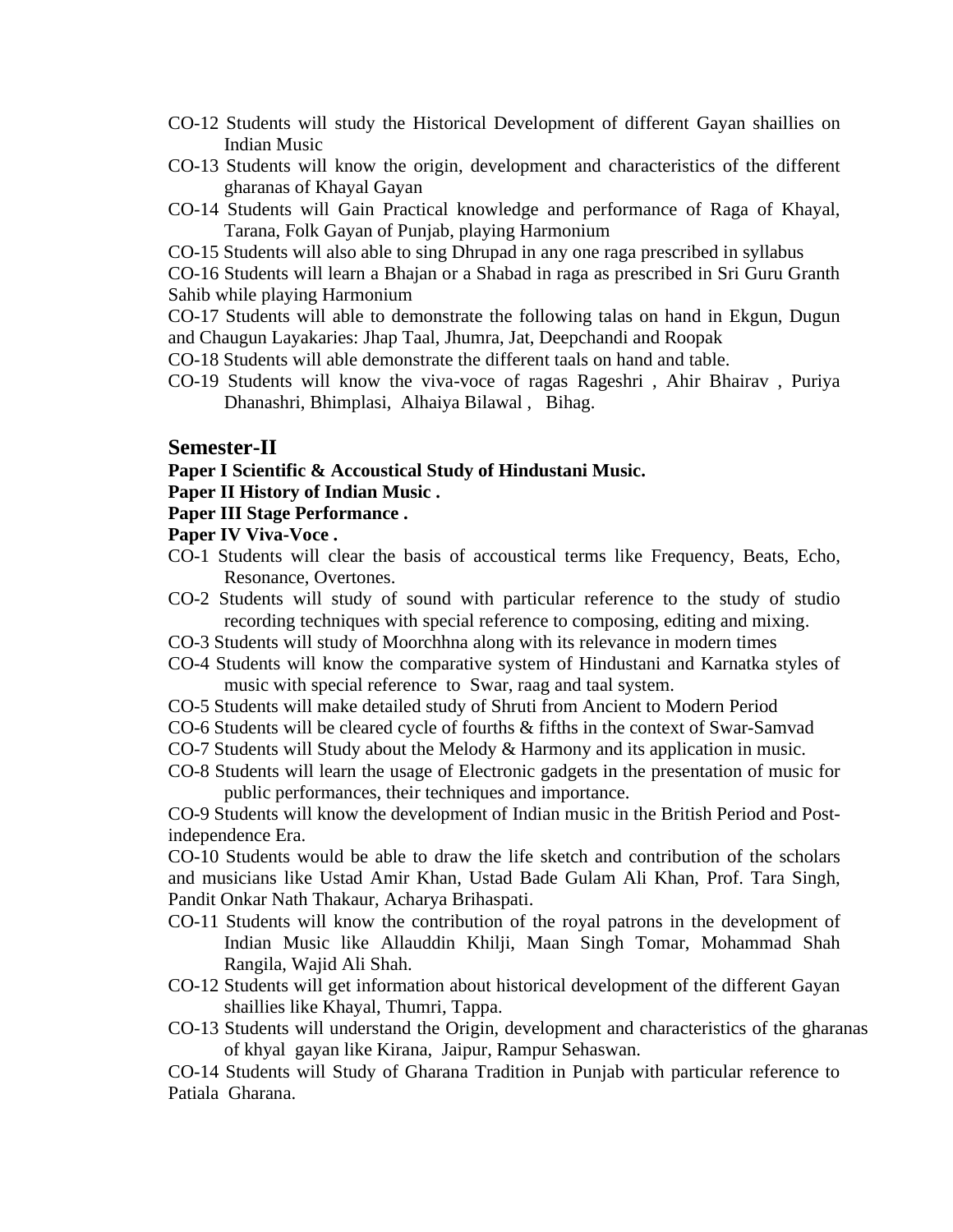CO-15 Students will able to sing a Dhrupad in any one raga prescribed in paper IV except the raga selected for the stage performance.

CO-16 Students will able to sing a raga based Bhajan or a Shabad in raga as prescribed in Sri Guru Granth Sahib while playing Harmonium.

CO-17 Students will able how to demonstrate the talas, Jhap Taal, Jhumra, Jat, Deepchandi and Roopak on hand in Ekgun, Dugun and Chaugun Layakaries.

## **Semester-III**

**Paper I: Aesthetical Study of Hindustani Music**

## **Paper II: Raga and Tala: Their Physics and Aesthetics**

## **Paper III: Stage Performance**

## **Paper IV: Viva-Voce**

CO-1 Students will know the principles of Aesthetics with particular reference to Music. CO-2 Students will make the relationship of Music with other Fine Arts.

CO-3 Students will learn Traditional and Modern Systems of Teaching Music.

CO-4 Students will get Importance of Audio Visual & Electronic Media in promotion and propagation of Music.

CO-5 Students will make essays on various forms of Light Music, Rabindra Sangeet, Impact of Globalization on Indian Music.

CO-6 Students will know the characteristics of Folk Music with particular reference to Punjab.

CO-7 Students will Study of the different forms of Punjabi folk music like Kwishri, Vaar Gayan, Lammi Hek Wale Geet.

CO-8 Students will know the definition, concept and characteristics of Raga.

CO-9 Students will make analytical Study of Ten Ashray Raags.

CO-10 Students will Study of the Jati system and its role in the evolution of Raag.

CO-11 Students will get information about Ancient and Medieval systems of Raagclassification Grama -Raag Classification,Dash-Vidh Raag Classification, Shudha-Chhayalag-Sankiran Raag Classification, Raag-Ragini Classification, Mela-Raag Classification.

CO-12 Students will know about Time Theory of Ragas, its importance and relevance in contemporary music scene with Particular study of Sandhi Prakash Raag, Adhava Darshak Swara, Parmel Parveshak Raag, Uttar Raag and Poorav Raag, Seasonal Raag.

CO-13 Students will know about Tala, its definition, concept, various elements and its importance in music.

CO-14 Students will Study the Laya and Layakaries and ability to write Teentaal, Ektaal, Jhaptaal, Rupak Taals in various layakaries.

CO-15 Students will able Perform a Vilambit Khayal and Drut Khayal, Dhamar with different layakaries,

CO-16 Students will able Perform a Ghazal/Sufiana Qalam while playing Harmonium.

CO-17 Students will able to demonstrate the Taals on Tabla with dugun layakari like Dhamar, Aada Chautaal, Sooltaal, Tilwara.

CO-18 Students will able to perform and make viva-voce of Ragas Mian Malhar, Jaunpuri, Jaijaiwanti, Kedar, Nat Bhairav, Puriya Kalyan.

# **Semester-IV**